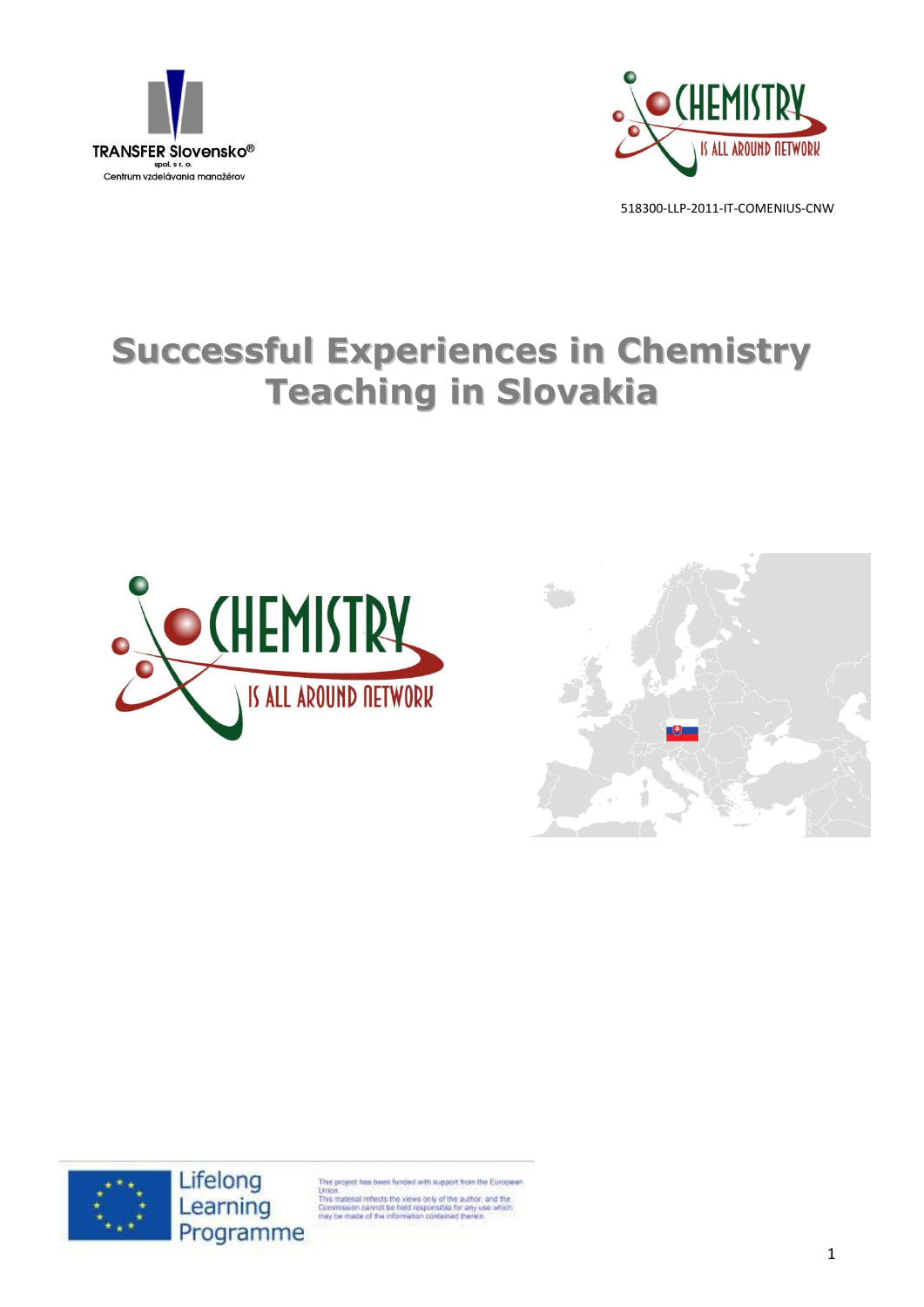



# **SUCCESSFUL EXPERIENCES IN CHEMISTRY TEACHING IN SLOVAKIA**

# **Juraj Dubrava**

TRANSFER Slovensko, s.r.o. Bratislava (Slovakia) *[dubrava@transfer.sk](mailto:dubrava@transfer.sk)*

# **Abstract**

*Situation in Slovakia in the field of successful experiences in chemistry teaching is very interesting because in most of the Slovak primary and secondary schools is teaching approach and teaching methodology very traditional. On the other hand we have in Slovakia very successful projects and approaches and teachers which are using new ICT technology in teaching chemistry and new pedagogical approaches as you can see in our examples of successful experiences. The first one is the pedagogical and psychological art of the teacher who has the freedom to create the curriculum of the subject and choose the method of teaching. The second is connection of education with real life. Successful projects were realized on national level – Modernization of education process in secondary schools in Slovakia but it mostly about individual teachers activities which will teach chemistry on another way with new methods and approaches.* 

# **1. Introduction**

In Slovakia can chemistry teachers use many very good and interesting resources to take information about successful experiences and new approaches in teaching chemistry on national and international level. Problem is the language problems from this reason our teachers use mostly Slovak and Czech resources. On our Slovak organised international Conferences about teaching chemistry participated mostly experts and teachers from Czech republic and Poland because this languages are understandable for our teachers and for practical using new experiences in teaching process. Our teachers can use following publications:

- ACTIVITY APPROACHES BY TEACHING CHEMISTRY PROVE PEDAGOGICAL EXPERIENCE FROM EDUCATIONAL PRACTISE
- Jana Straková Methodic-pedagogical Centre in Prešov
- COMPUTER SUPPORTED SCHOOL CHEMICAL EXPERIMENT AS MEANS FOR REALISATION OF INQIURY - BASED SCIENCE EDUCATION (IBSE)
- Martin Bilek, Jaroslav Hruby Pedagocical Faculty University in Trnava, Intrnational Conference, Actual Trends in Teaching Chemistry, 2012
- E-LEARNING IN THE EDUCATION OF THE APPLIED ENVIRONMENTAL CHEMISTRY
- Melánia Feszterová Faculty of the Natural Science at Constantine the Philosopher University in **Nitra**
- IRON, ALLOYS OF IRON AND THEIR PRODUCTION MULTIMEDIA EDUCATION SYSTEM
- Luděk Jančař, Hana Šťastna Pedagogical Faculty University in Trnava, Iternational Conference Actual Trends in Teaching Chemistry 2012
- NEW GAMES ON CHEMISTRY FOR MORE ATTRACTIVE CHEMISTRY EDUCATION
- Petr Šmejkal, Michaela Šmejkalová Department of teaching and didactics of chemistry, Faculty of Science, Charles University in Prague
- ON-LINE CHEMISTRY EDUCATION FOR TALENTED STUDENTS Hana Böhmová, Milada Roštejnská - Univerzita Karlova v Praze, Přírodovědecká fakulta, Katedra učitelství a didaktiky chemie
- PLANNING AND REALISATION CONCEPT OF THE INQUIRY BASED SCIENCE EDUCATION IN SCIENCE EDUCATION



Lifelong Learning Programme

his project has been funded with support from the European Union.<br>This material reflects the views only of the author, and the<br>Commission cannot be hild responsible for any use which<br>may be made of the information contained therein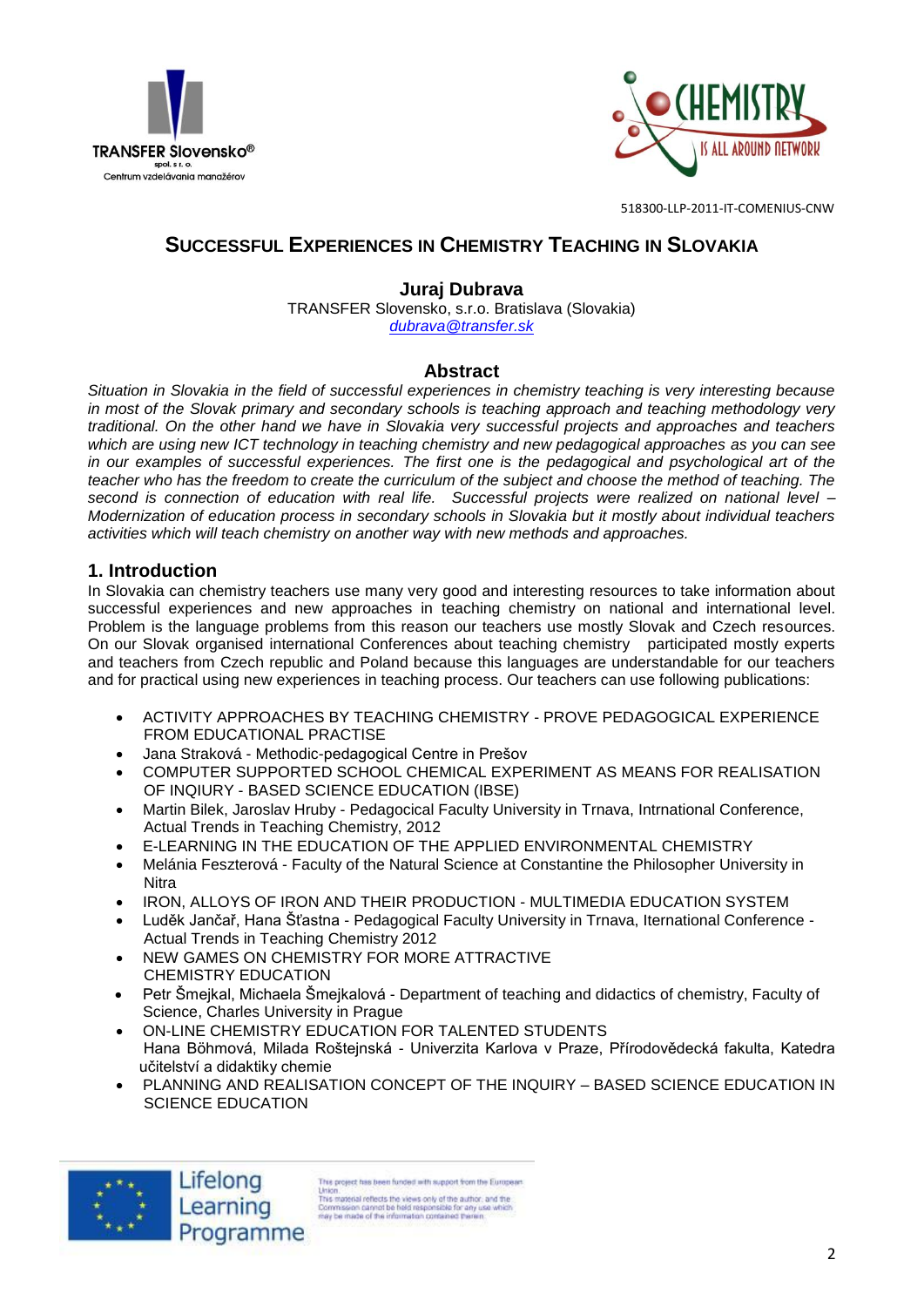



Mária Orolínová - International Conference Smolenice 2012, Pedagogical Faculty Trnava University in Trnava

 USING INTERACTIVE WHITE BOARDS BY CHEMISTRY SCIENCE EDUCATION IN PRIMARY **SCHOOLS** 

Katarína Javorová - Pedagocical Faculty Trnava University in Trnava, International Conference - Actual Trends in Science Education

And many others.

# **2. Key competences and their development in chemistry education**

Europe is changing and so is our society. It goes through some deep and wide changes that are accompanied with drop of trade increase, economic and politics crises and changes in the labor market. New technology is getting old in short time. Every sixth employee change his job during a year and each eighth even a field of his job in average [1]. Keeping the same job for whole life is a rarity. To learn how to learn and learn for the real life gets more important than pass along the knowledge that grow old very fast. Accentuate the acquirement of factual knowledge got useless also because of development of informationcommunication technologies (ICT) speeded up the communication and information are easier accessible. It is important to move the accent in education on the personal possibilities of students, their approaches and allover cognitive abilities "facilities". It should be moved to their personal and social competencies. We build up our model of education on this base. The main problems we solve in our school projects:

- The creation of the subject curriculum with the teacher
- We used the newest world trends studies as a valuable information source. [2, 3, 4, 5] The teacher is the most important agent in forming the content and form of the educational process and so he is the creator of the subject curriculum. Our ideas of the content and form of the chemistry education aroused from this point.
- The connection of the real life and education
- The subjects are understood as science disciplines in classic education system in Slovakia. There is the intention to advise students with the whole range of their content. According to the intense boom of science and technologies is education even more apart from the real life. Students live their life of cognizance outside of school. They obtain there decreasingly less knowledge and skills useful in the real world. This we tried to change in our school program aiming the natural sciences content not to copy the subjects as the science disciplines.
- The need of complex view during study of natural phenomena
- Natural phenomena should be study in the complex view; therefore it means integration of knowledge, skills and attitudes obtained from the view of physics, chemistry, biology geography as well as social sciences. Methods and methodologies (Integrated Thematic Education – ITE, experience learning, Socrates dialogue, team work, etc.) aimed in this direction are used mostly in the classes.
- No need to teach everyone everything



is project has been funded with support from the European Union<br>This material reflects the views only of the author, and the<br>Commission cannot be held responsible for any use which<br>may be made of the information contained therein.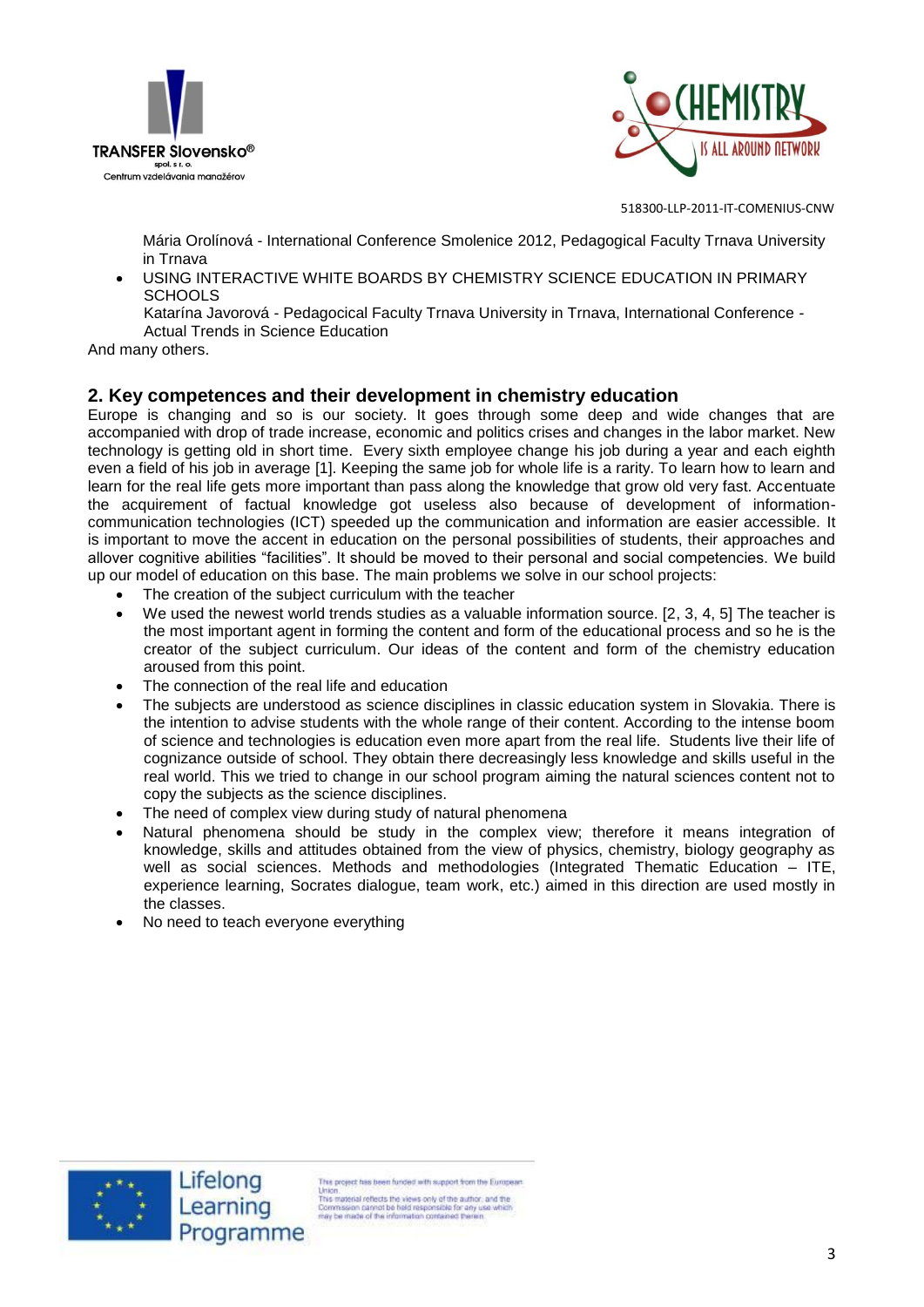



Nobody will probably doubt the fact that high school with general education (ISCED 3) should prepare students mostly for the study at university or other higher education institution (ISCED 6). The field range of higher education is so wide in this era, that it is impossible to prepare the student for all types of higher schools in the whole range and depth. The preparation has to be sooner or later specialized. Today education makes it more difficult for the student in the state schools in Slovakia. The student is forced to be dedicated to all the subjects' thorough whole study and there is lack of time for specialization. General education does not mean that the graduate should be polymath, who masters all the sciences. The training of key competences on the basic knowledge of the subject, the ability to understand some of the life situations, to sense their complexion, is considered to be the general education bases. Therefore, we support selection of subjects according to student's choice of higher education in the last two vears of high school education at our school.



*Fig. 1. Scheme of the school programme of the 1° independent high school*



This project has been funded with support from the European Union<br>This material reflects the views only of the author, and the<br>Commission cannot be held responsible for any use which<br>may be made of the information contained therein.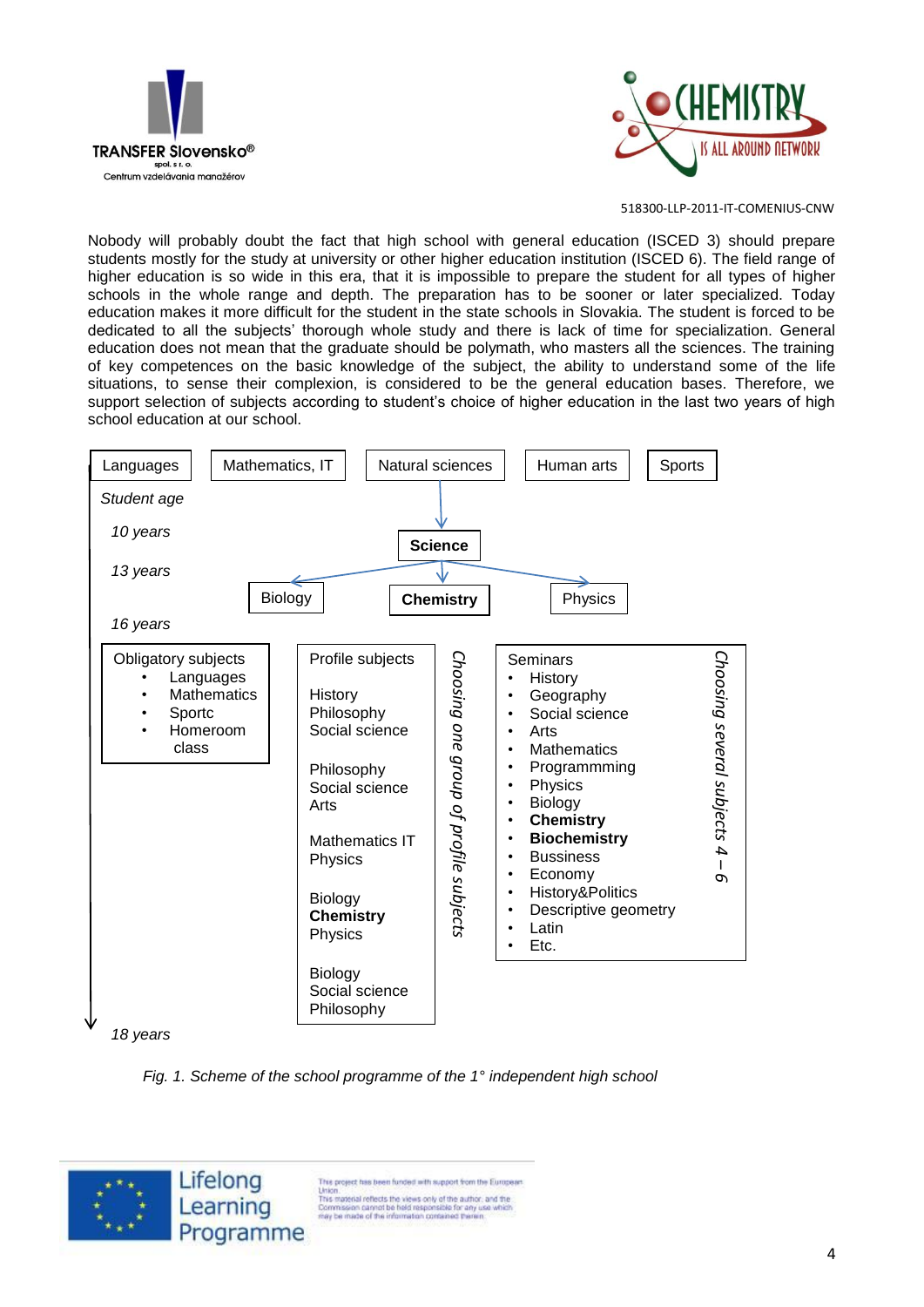



I. The subject: "To learn how to learn" was added to our education program in 2004. We work with Raven Feuerstein instruments there. [6, 7, 8] We train two and three dimensional imagination before the atomic or molecular orbital image creation.



*Fig. 2. Feuerstein instrument for 2D vision training*

- II. Students are thought to observe, register natural phenomena, conclude, verify and generalize the conclusion in the subject Science for 10 to 13 years old students with 4 classes of the laboratory work and 1 theoretical class per week.
- III. Mutual themes of natural science subjects such as electrolysis, basic image of quantum physics and chemistry, physical consequences of chemical bonds are thought in classes with two teachers of both subjects.

Example of successful experiences – this one of our Slovak most successful experience in Slovakia on secondary school.

# **3. Education program for Chemistry and natural sciences of the 1st independent high school**

We have education program based on: identification of the basic knowledge of chemistry, solution of the phenomena through the integration of natural sciences subjects, training of the key competencies.

# **3.1. Basic knowledge**

Basic knowledge should be identified in such range that even student with minimal amount of information and experiences is able to work adequately with wide range of phenomena and manage to master even deeper content of the field by self-education. The basic knowledge should be the material, what all the key competencies are trained on. The basic knowledge of chemistry is presented in our school program as written below.

The study of chemistry begins practically in the level ISCED 1 in the subjects called: Discovering the world and Science. Students observe the natural phenomena. They learn to talk about them independently,



Lifelong This project has been funded with support from the European Learning Union<br>This material reflects the views only of the author, and the<br>Commission cannot be held responsible for any use which<br>may be made of the information contained therein. Programme

5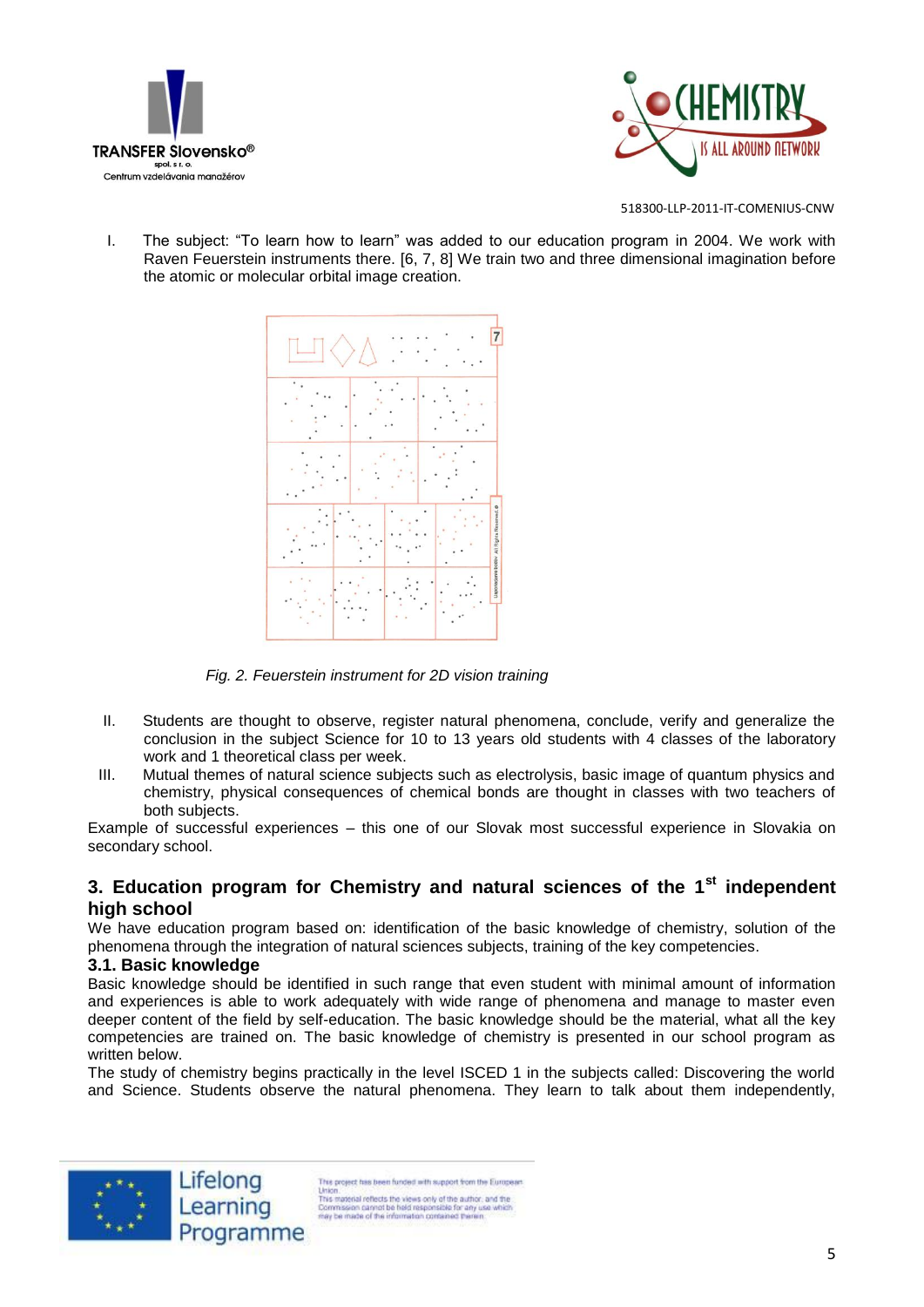



describe them and induct them into the relations. The content integrates several natural and social sciences fields.

Second step continues in the level ISCED 2 in the subject Science in 4 classes' laboratory work and 1 theoretical class per week. Students receive the possibility to research the phenomena being in progress daily in their nearest surrounding and to experiment and search for answers to coming out questions. Formulating the questions and search for answers is crucial in these lessons. The main theme for further study of chemistry is the chapter: Substance structure. Student **creates image** of particles contained in the substance. Formation of the particles during Big Bang is represented by experiment of observed crystallization nuclei. Electron is presented as an electron cloud – shapeable balloon with special properties. Mutual force interaction between one nucleus and electrons of another atom is presented as a deformation of electron cloud and a creation of the chemical bond possibly expressed by change of newly obtained substance properties. Based on the chemical bond theory we later talk about physical and chemical properties of the gases, liquids and solid substances.

Further these created images lead to the subject chemistry in the last year of the level ISCED 2 and in the level ISCED 3 with 2 theoretical and one laboratory lesson per week. More detailed information about the atomic electron shell; atomic electronegativity and type of created bonds are the basic knowledge on this level. Very important themes are creation of the molecule geometry of simple inorganic and organic compounds. Supporting programs for molecule image creation can be found as freeware in internet in example ETC Educhem. Discussions about possible electron shell changes induced by another particle interaction are background for the chemical reaction image. It is the time to learn and accept the chemical language (formulas and names of compounds, description of chemical reactions by equations) in this state of knowledge, not sooner. The last chapter of the basic knowledge content is chemical reaction inception condition, so thermodynamics, kinetics and thermic of chemical reactions. Chemical reactions are explained and described according to the knowledge of chemical bonds. Explanation comes out of the exchange of particles between reactants, the possibility of chemical bond change etc.

At last there is the application the chapters of substance structure, atomic structure, chemical bond creation, chemical reaction inception conditions and chemical reaction progress, which are the tasks of inorganic and organic daily chemistry as well as interesting facts in biochemistry.



Lifelong Learning Programme

is project has been funded with support from the European

Union<br>This material reflects the views only of the author, and the<br>Commission cannot be held responsible for any use which<br>may be made of the information contained therein.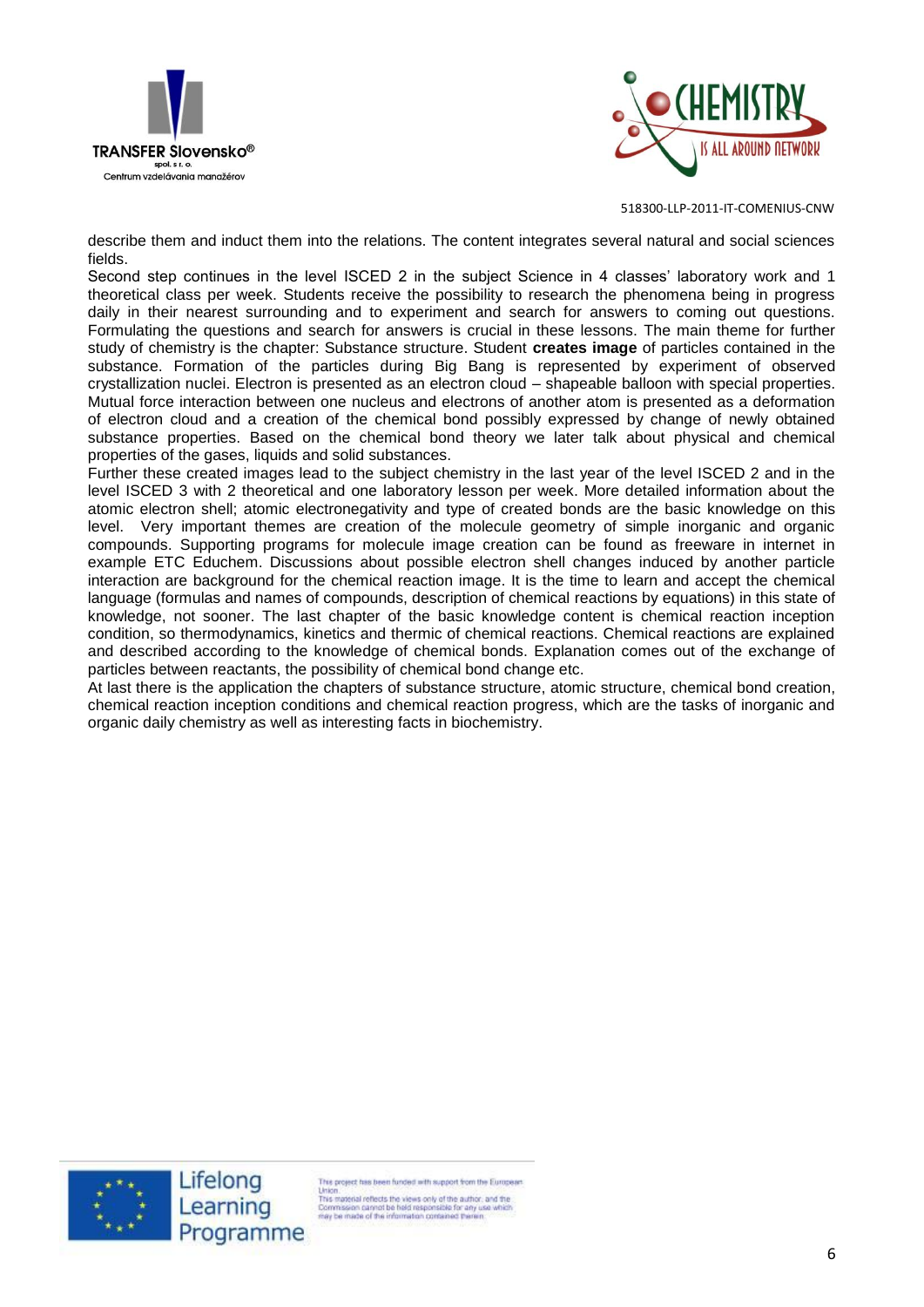



# **3.2 Integration**

Integration of natural sciences subjects could be explained on the Socrates' dialogue on the theme of Mpemb's phenomenon and or ITE themes [9].



# **3.3 Training of the key competencies**

We try to motivate student to effectively obtain the knowledge about nature and natural processes by training of the key competencies [10, 11, 12], such as using the logical operation to

- analyze whole entity and synthetize into the whole entity e.g. theme periodic system of elements
- understand of information serried text in chemical formulas and equations themes
- understand the process described by algorithm and describe the process by algorithm (preparation of experiment)
- recognize of causal inaccuracy and error, e.g. by distractors in the test exercise:

*Chemical properties of the elements are determined by:* 

- *a) Position of the element in the periodic table*
- *b) Valence sphere of the element and its electronegativity*
- *c) Position of the element in the period of the Periodic table*
- *d) Number of electrons in the atom*
- express the thought precisely e.g.:



This project has been funded with support from the European Union.<br>This material reflects the views only of the author, and the<br>Commission cannot be hild responsible for any use which<br>may be made of the information contained therein.

7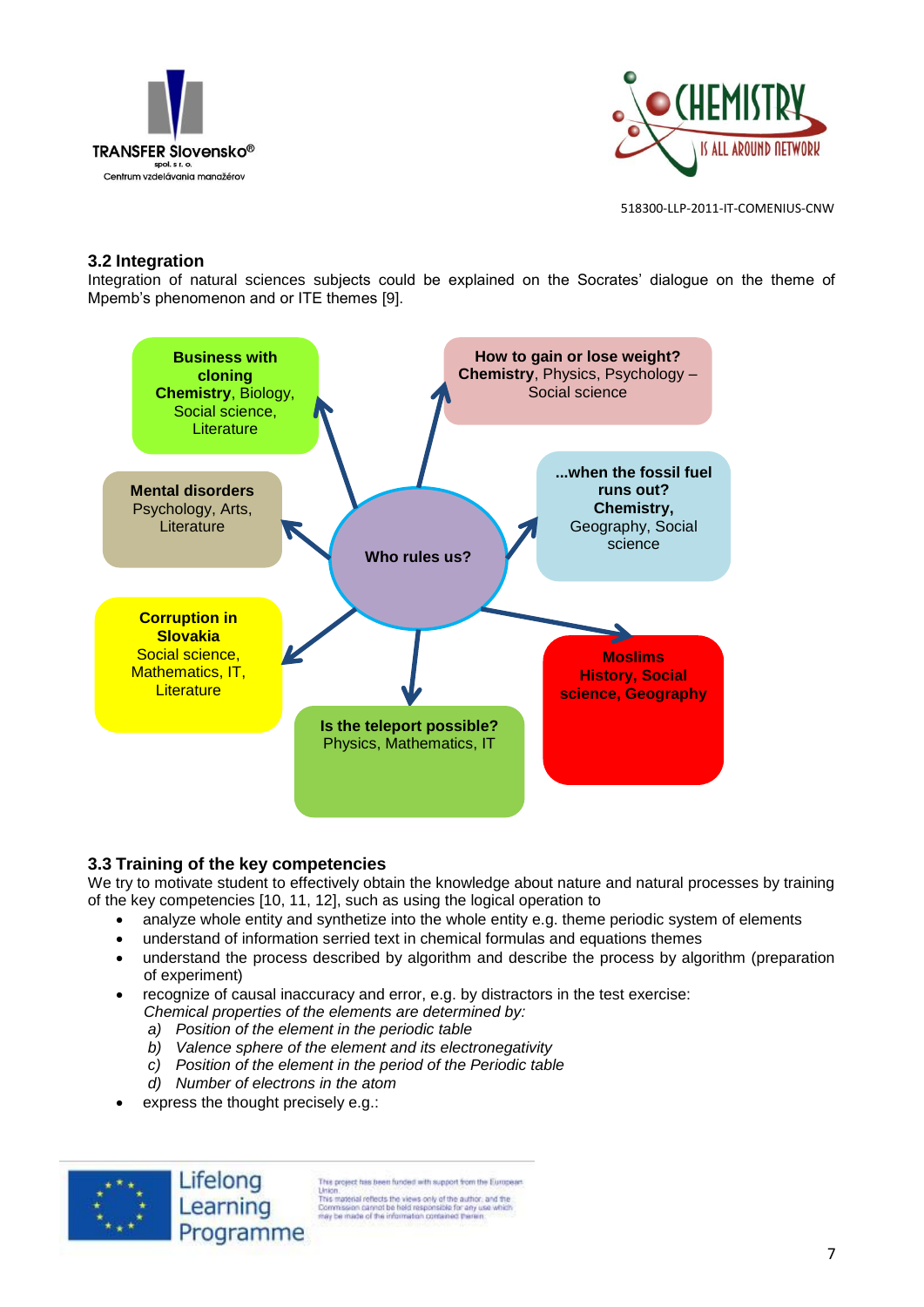



#### *"Physical properties of metals are consequence of*

- *a) Chemical bond between atoms*
- *b) Crystal lattice between atoms"*
- Think divergently offering the choice e.g.: "Consider the possibilities for oxidation-reduction reaction products creation."
- structure the researched field
- organize data set, assort it and hierarchize e.g. atomic structure, Mendeleyev discover of periodic system
- capture the process by sign system, table e.g. chemical formulas and equations
- manipulate with idealized and abstract concept e.g. the shape of electron orbital of concrete atom
- think critically, to recognize original thoughts e.g. to suggest a method for sorting compounds out of composition
- improve the 2D and 3D vision e.g. molecule geometry
- search for solving strategies e.g. to create the molecule geometry
- transfer ideas from situation to another one e.g. to describe the type of chemical reaction for different elements from one group
- overcome standard procedures by innovative ones e.g. to prepare different compounds
- construct logic maps of the whole
- guess the result before proceeding the calculation
- find limits of the solution
- find analogies of the problem
- describe the solution qualitatively as well as quantitatively
- argue own opinion and find counterarguments
- make a complex chain from partial intellectual activities e.g. to derive atomic and molecular characteristics from partial experiments or information
- work in the team

# **4 Methods of key competencies training**

#### **4.1 To be able to learn from experience** e.g. experiments in laboratory classes

This competence is used lifelong. It is often misunderstood and replaced by the term "having praxis". Having the praxis does not mean effective learning, the praxis alone does not guarantee flexible learning employee for the employer. Learning from experience contains four steps forming the cycle.

The first step is actual experience, the second step is reflexing the experience, the third step is creating new concept of the problem and the fourth step is planning of the active experiment and again step one: actual experience (from the experiment etc.

The first step: Actual experience can be realistic or substitution of the reality. We create the actual experience by observing the chemical process, work with the case study, role playing, and simulation games in the process of education.

The second step: Reflexing the experience means systematic evaluation of the actual experience, evaluation of own achievement and preparation for it. An advantage can be writing the work (laboratory) diary, where the facts about work are captured as well as own feelings and evaluation of procedures. It has the character of dialogue

The third step: New concept of the problem represents contextualization the experience with the theory. It answers the questions: Why the success was a success? Why the failure was a failure? How could the failure be prevented?

The fourth step: There is summed up and applied knowledge from previous steps in planning new experiment. The plan of next activities is prepared in this step.

Positive side of this method is the fact that mistakes and failures are considered as instruments of learning.



his project has been funded with support from the European Union.<br>
This material reflects the views only of the author, and the<br>
This material reflects the views only of the author, and the<br>
Formassion cannot be hidd responsible for any use which<br>
may be made of the information co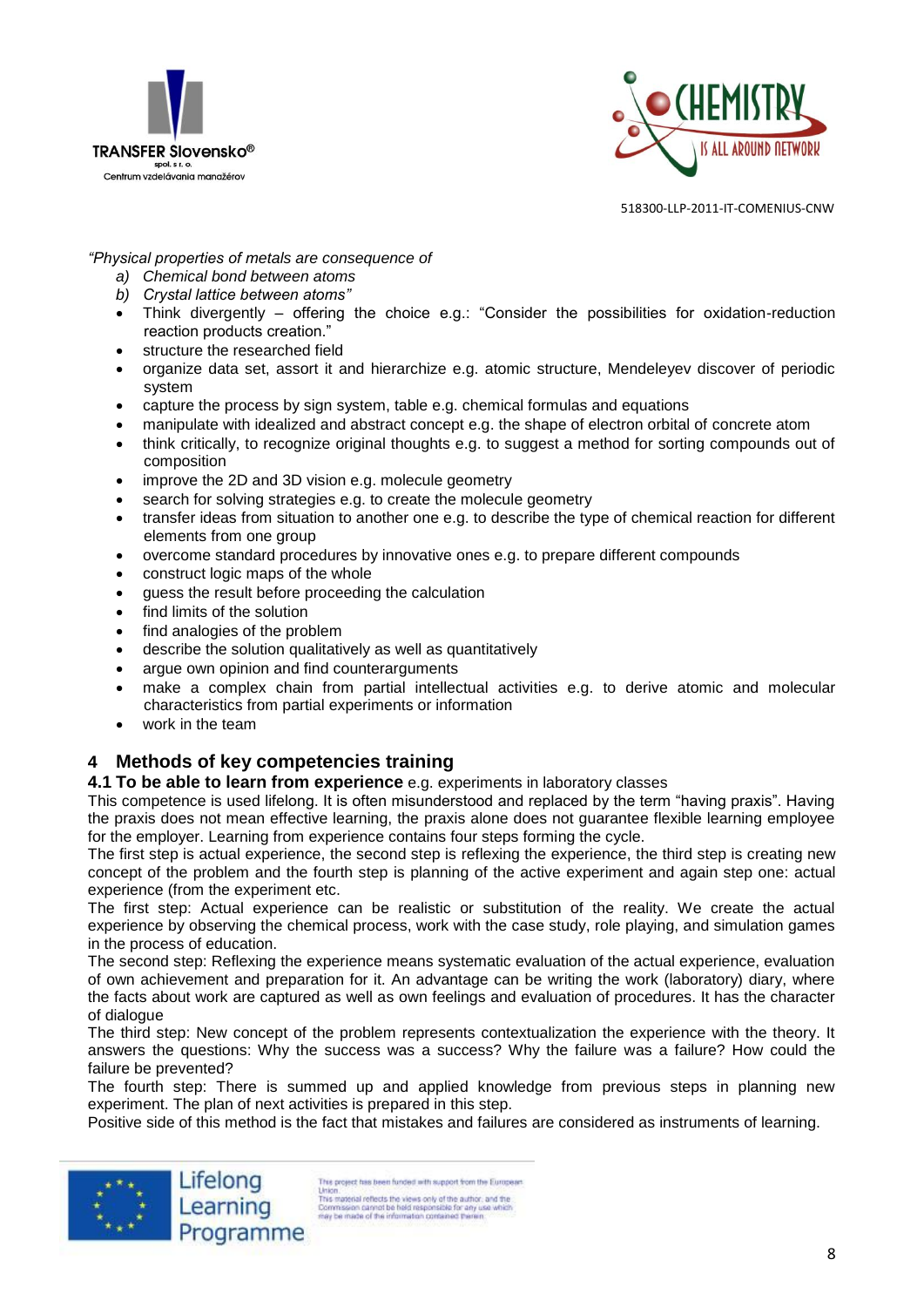



#### **4.2 To contextualize real facts and organize knowledge of different types and field**

Knowledge of person is non-transferable. Only information is transferable. Knowledge is created in the mind of learner as an individual construction. The construction creation depends on most common learning abilities of the person (according to the Bloom taxonomy). Offering space and time for this process leads to the skill of working with the knowledge and recognizing original approaches and ideas. Standard procedures may be overcome by inventive ones if the learner is able to:

- a) Structuralize researched field
- b) Apply assorting and hierarchy of phenomena, concepts, experiences etc.
- c) Apply ideas obtained from one situation to another
- d) Describe a process by algorithm
- e) Transform the symbols and algorithms of other people into the own ideas of reality
- f) Search for solution strategies

#### **4.3 To organize information of different types**

Learning is an active process. The base of success is:

Sufficient motivation

Being able to motivate students is the pedagogical and psychological art of the teacher. It is successful only in cooperation with whole society mostly with the student's family. The motivation in chemistry is derived from the possibility of experiments. Therefor we prefer experimentation to theorizing.

• Clearly set goals

Training of this competence is easier by teacher stating following information in the beginning of the class or course. Needed information is: actual object specification in the course, standards (either for content and student's achievement), theme schedule, and the most importantly key competencies trained during the course in actual themes. (Common and legitimate student's questions are: "What is this for? Where will I use this information? Why do I need it?" Training the key competence may be used as adequate motivation agent

- Adequate activity planning and time management To master in preparing own work plan is essential competence for whole life. To date the tasks, informing of the exams and evaluations dates, expectation of agreed tools, and the clear plan of each class is helping to learn this. Evaluation dates are helping as well. Teachers actually are not supposed to catch a student in the act of ignorance; they are supposed to give him a possibility to show what he knows and is able to do.
- Self-evaluation of the learning process: Student should have time to obtain information about his own learning from teachers as well as from his peers. The theme: Learn how to learn should be essential in planning the content of homeroom classes (e.g. in Slovakia homeroom classes are once per week for each student with his classmates usually used for organizational information). All the learning evaluation data should be mainly in the center of student's attention and secondly of the parents' attention. Adequate evaluation is therefore also verbalizing the evaluation, not only grade the knowledge.
- The next new goal Evaluation is meaningful only in further changes. The change should reflex previous mistakes and search the way to achieve the goal

# **4.4 Ability to solve problems**

A task becomes a problem if the solution is not based on memory or automatic repetition of learned steps and procedures or mechanic usage of experience. A problem is a problem if the answer is not known and the path to the answer is not known as well. This situation needs a very learning.



is project has been funded with support from the European Union<br>
This material reflects the views only of the author, and the<br>
This material reflects the views only of the author, and the<br>
Commission cannot be hisld responsible for any use which<br>
may be made of the information co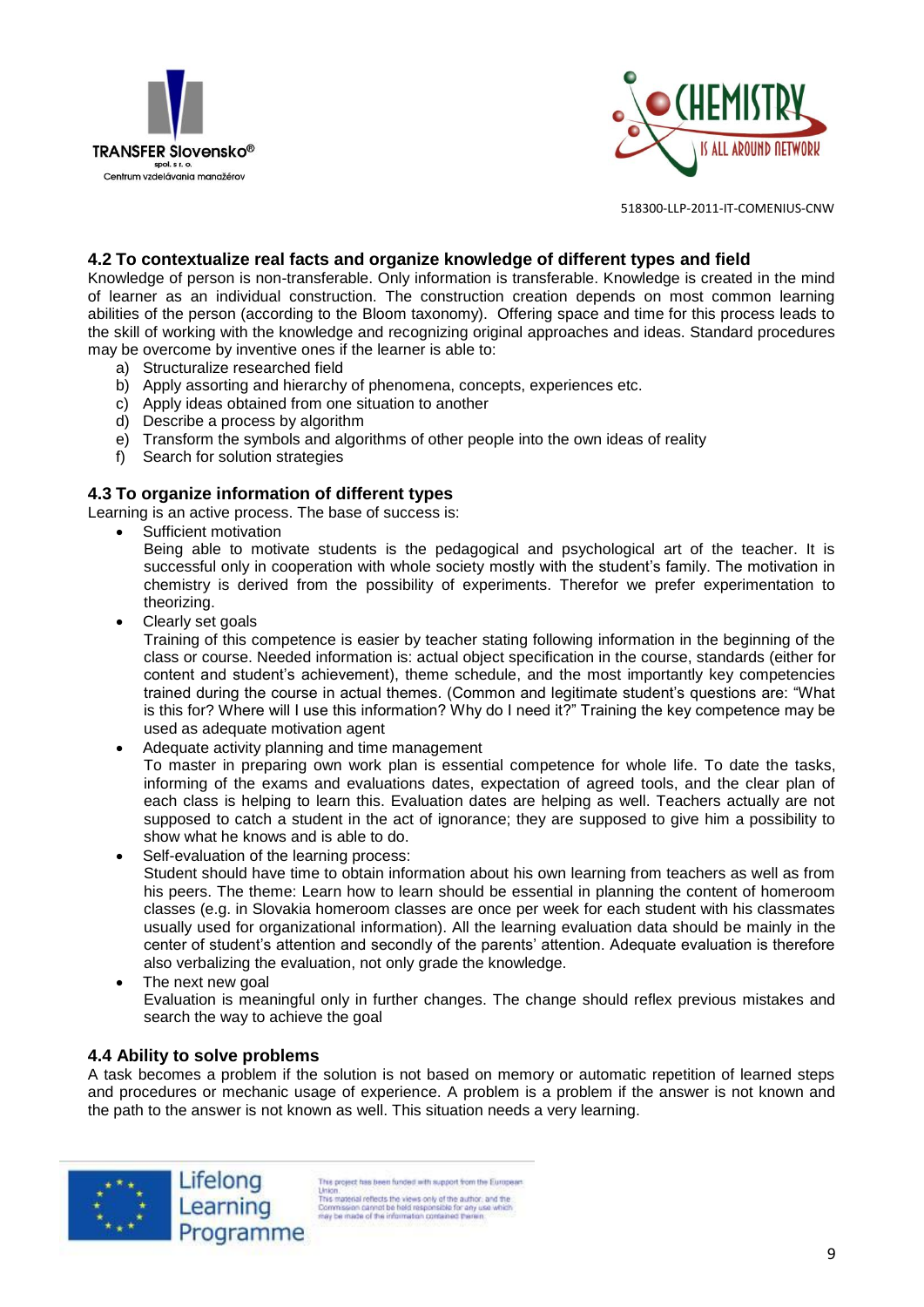



The first step is definition of the problem. It needs:

- Precisely know the information content in words, pictures, used situations.
	- Adequate training is the skill of comprehensive reading of scientific, artistic or technical texts, understanding the rules of communication, dialogue, discussion, task analysis, signs reading information transfer from symbol into the own constructions, process describe by algorithm understanding, ability to create such an algorithm, ability to organize and hierarchize the data set
- Precisely set the question. Adequate training is the creation of quiz questions for peers, evaluation of test questions by students, case study, recognition of causative inaccuracy in the information, encourage students in question asking during the class as well as out of the class.

The second step is giving the time to think. Student should learn the way of his thinking and the type of his intelligence. To understand what on level is his realization of logical operation. Does he make intuitive conclusions or he thinks in structures more? Is he able to analyze and/or synthetize? It is adequate to train the result guess, to know own solution strategies, to overcome standard procedures, to find solution limits, to find solutions for analogical problems, to be able to describe the problem qualitatively and quantitatively as well.

The third step is critical thinking. There is a pre-requisite in ability of evaluation, assumption according to criteria, searching for concepts, structure creation, e.g. categorization and argumentation of own opinion, active, precise and deep in problem thinking without stereotypes.

The last step is to have the courage to decide. We train it e.g. in formative tests with the choosing from possibilities answer, if none of the possibilities is absolutely right, but it is possible to choose the best one according to the known criteria. Student has to have limited time for decision, work independently and assert himself. Teacher has to make space for quiet and submissive students as well.

#### **4.5 To be responsible for own learning**

Responsibility is the competence required nearly in each job offer. Individualization is a considerable trend of postmodern era. Parents allow their children the process of deciding for themselves in very early age. Unfortunately, the reason for this allowance is a resignation for upbringing their own children many times. The possibility of deciding must go hand in hand with taking the responsibility and stand the consequences, because freedom without responsibility is anarchy. The training of the responsibility for own learning begins in motivation. There has to be clear goal in being in high school. The help with search for this goal is the task for the class teacher e.g. in homeroom classes, discussion clubs etc. as well as other teacher in actual classes. Importantly, student has to become familiar with possible professions (with the help of parents) and types higher education possibilities in the required field as soon as possible. Later on, there comes the possibility to create personal learning project in high school by defining obligatory and satisfactory conditions for successful accomplishment of study. Being responsible for own learning needs clear aiming demand, standards and evaluation of achieving them. This information must be known by student in advance. Teacher can help student in organizing own learning process in choosing subject and specializations (e.g. see Fig.1.). We do not take the process of learning chemistry as an isolated issue of usage student's competencies, but as well as a procedure and training of the student's key competencies for whole and professional life.

# **5. The Impact of the Project on Successful Experiences**

# **5.1 Workshop**

Our slovak workshop about successful experiences was held in Bratislava 26.3.2014, on the workshop participated 12 teachers of chemistry from elementary schools and from high schools participated at this workshop. In comparison with the original group there were three more teachers of chemistry from



Lifelong Learning Programme

his project has been funded with support from the European Union<br>This material reflects the views only of the author, and the<br>Commission cannot be held responsible for any use which<br>may be made of the information contained therein.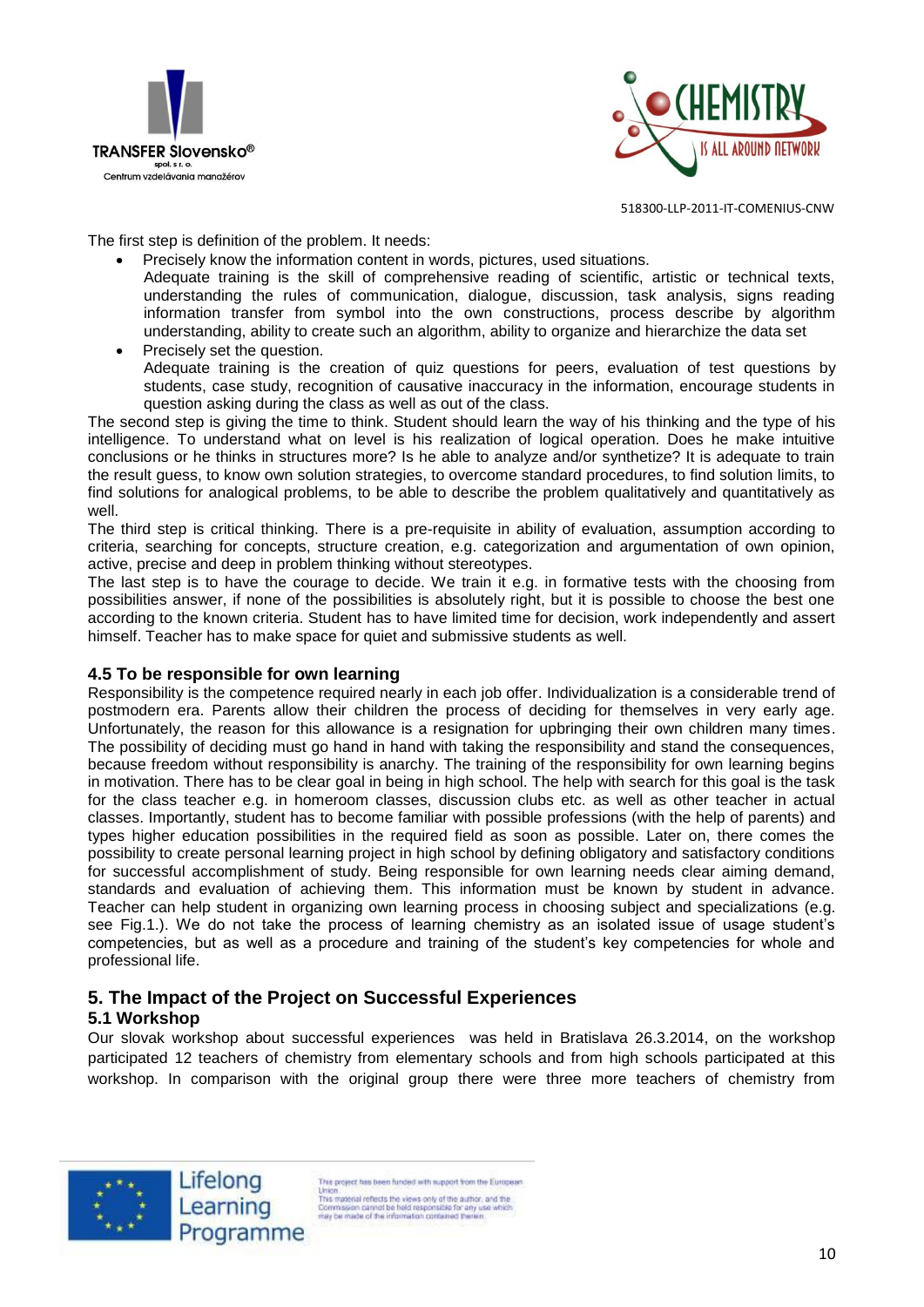



secondary vocational schools in Nitra and Prešov. The workshop started at 8.30 in the morning and ended at 16.00.

Thematically it was divided into two parts:

- 1. Discussion dedicated to lectures and publications published on the project's web page.
- All the participants discussed to the first topic, during this discussion they appreciated all the lectures and very good outline of publications dedicated to successful experiences in teaching chemistry. The first interesting lecture was from the Czech Republic which provided review of all successful experiences focused on various competitions, activities, portals, Olympiad etc. All teachers appreciated these information mainly because of the fact that many of these activities is done also at Slovakia. Polish lecture was very innovative in the means of tools for better motivation of students towards chemistry. Spanish contribution about cooperative learning was also interesting. Teachers discussed also about interesting Belgian report about use of ICT technologies during teaching chemistry and about digital school. Slovak publications in which were teachers interested were the ones which explained chemistry in unusual way. They discussed mainly about publications as Chemistry and Cooking, Olives in salmonia and fruit in syrup, 3D visualisation types in multimedia applications in science education and New games in chemistry for attractive chemistry education.
- **2.** Current problems in teaching chemistry and natural sciences at Slovak primary and secondary schools

Katarina Javorova from Department of Didactic and in Science presented short output which OECD published few weeks ago results of project PISA – the biggest and the most important international research in the area of measurements of education results, which takes place all over the world. In solving problems Slovak students achieved average result which was 483 points. These results are significantly lower than average results in other OECD countries. Result of Slovak students in mathematical literacy of international study PISA 2012 is under the average of countries which participated in this project. Results similar to Slovak ones reached countries as Norway, Portugal, Italy, Spain, Russian Federation, the United States of America, Lithuania, Sweden and Hungary. From OECD countries only 5 of them reached lower results than Slovak republic – Israel, Greece, Turkey, Chile and Mexico.

Results of Slovak students in natural sciences literacy is under the average of countries of OECD. Results similar to Slovak Republic were reached in Iceland, Dubai (SAE), Israel, Greece and Turkey. Significantly lower results than Slovak republic from OECD countries reached Chile and Mexico.

Results of Slovak students in the fifth cycle of international study PISA are not satisfying. In every studied area, whether it was mathematical, scientific or reading there was a significant decrease in results of Slovak students. It is the first time when results of Slovak students in all three areas are significantly lower than average results of OECD countries. Teachers agreed that the results are alarming and that it is needed to add scientific lessons as well as lessons of mathematics which were lowered in past.

Ministry of Education of Slovak Republic wants to empower teaching of mathematics and scientific subjects, this information appeared in medias on 25.8.2013: According to the proposal of Ministry of Education there should be added lessons of mathematics, biology, physics and chemistry in timetables of students. On the one hand students should spend more time with calculations on the other hand there will be lowered lesson dotation of other subjects. Teachers think that it will be at the expense of foreign languages.

**Increase in science lessons at primary and secondary schools.** Proposal for chemistry: Elementary schools – from 4 lessons to 5, Secondary schools – from 5 lessons to 6. All teachers discuss about this number of lessons and about new curriculum.



Lifelong Learning Programme

his project has been funded with support from the European Union.<br>This material reflects the views only of the author, and the<br>Commission cannot be held responsible for any use which<br>may be made of the information contained therein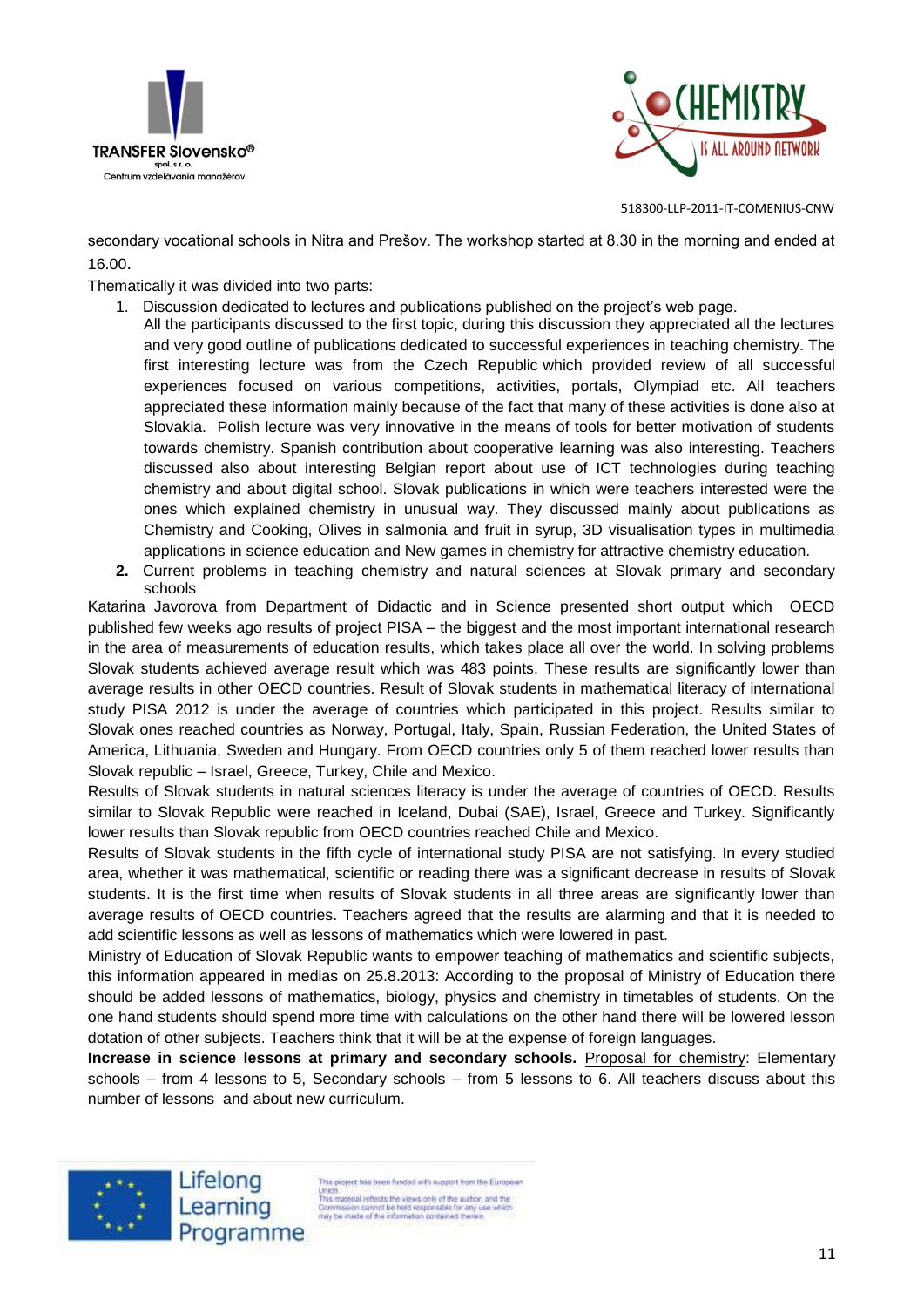



Published proposal lacks samples of curriculum for 8-year grammar schools and it is not clear what will be and what won't be in the curriculum for elementary schools.

Nowadays the teaching conditions for teaching of scientific subjects got better, thanks to EU projects the school chemical laboratories were newly furnished, classes have new modern technologies (mainly interactive boards). New teaching principles and methods started to be practised – exploratory method, IBSE research conception, project teaching and digital pH – metres became very popular in teaching chemistry (Vernier, IP COACH etc.).

Big discussion was about decision that teachers could share their experiences with students of teaching in combination with chemistry during three semesters (in years 2012 – 2014) within the project *Incubator of innovative teachers of scientific subjects at elementary and secondary schools (KEGA Project n. 035UK-*4/2012). We realised more than 20 professional lectures connected with seminars and workshops for students of Faculty of Science UK. Students were presented experiences from years of pedagogical practice of innovative teachers of elementary and secondary schools.

Initiators of project plan to continue in realisation of professional psycho-pedagogical lectures, seminars, workshops and prepare new activities. They want to make available new trends in chemistry teaching for students of teaching subjects in combination with chemistry and by this way they want to connect theory with practice.

Teachers could share their experiences with teaching of chemistry at elementary and secondary schools at 1. and 2.national conference organised by civic association - Association of chemistry teachers (ZUCH) in February 2013 and 2014. In this programme were presented previews of innovative approaches and particular chemistry lessons, new textbooks for grammar schools were presented and some serious problems which bother teachers were discussed (insufficient dotation for chemistry lessons, school reform and its impact on education, preparation on chemistry Olympiad and work with talented students, chemistry laboratories and their equipment, support of scientific education and how to make teaching of scientific subjects more attractive and etc.).

Teachers at Slovak schools try to make some changes and know how to teach "good" but they need also support from school leadership, municipal offices, National Education Office and mainly from Ministry of Education. It is needed to end the reform, make new curriculum and textbooks, to state what has to be taught (in which year) and let teachers (school) to teach in their way.

# **Evaluation**

Partcipation on the evaluation was followed:

```
- gender: 13 female 
             2 male
- age group: 10: >45
               3: 26-35
               2 :18-25
- teaching/working experience: 7: >15
                                  2: 0-5
                                  2:10-15
                                  4: 5-10
- portal home page: average: 8
```
- teaching resources: average: 8

- papers section: average – 8,2



This project has been funded with support from the European Union<br>This material reflects the views only of the author, and the<br>Commission cannot be hild responsible for any use which<br>may be made of the information contained therein